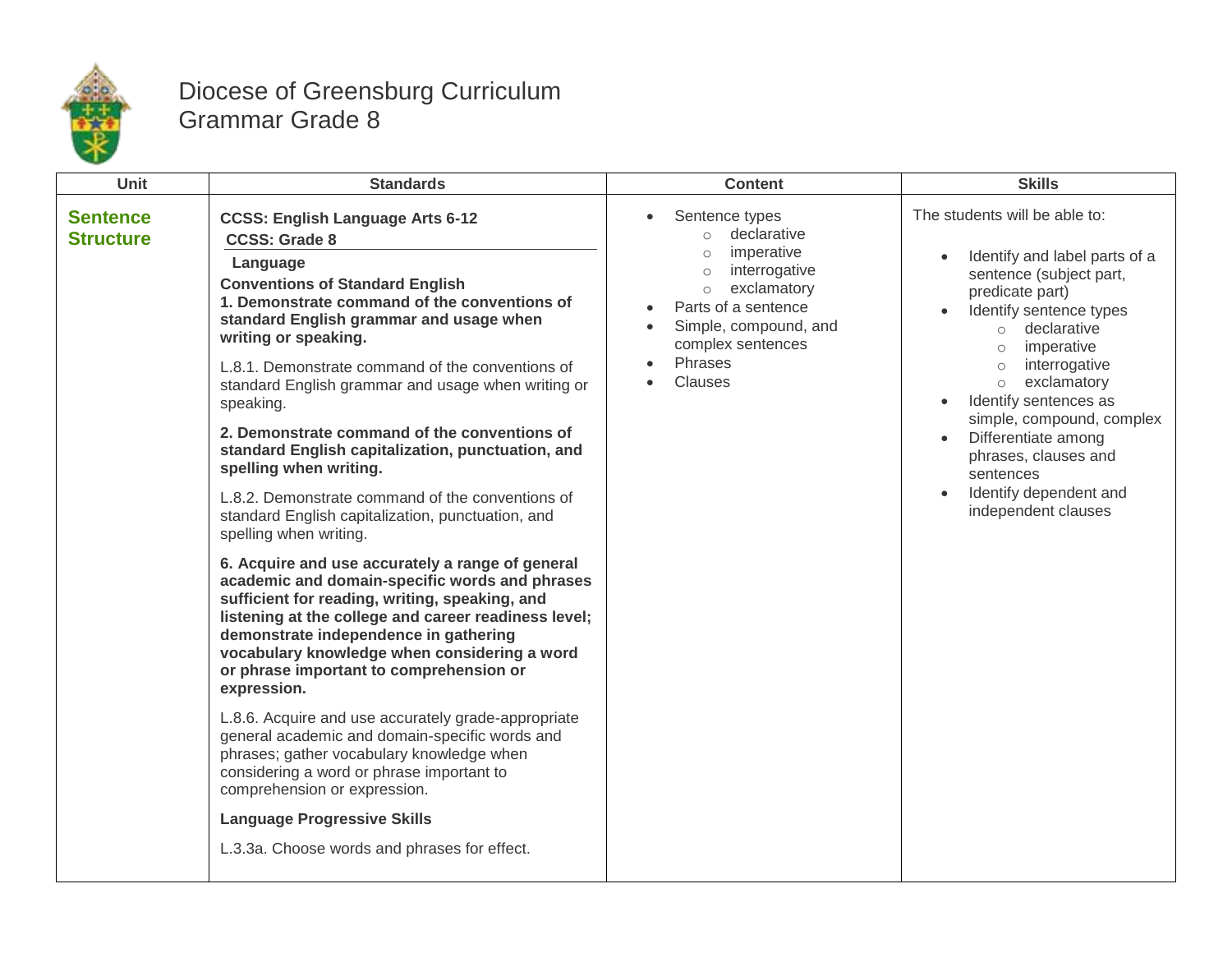| Unit         | <b>Standards</b>                                                                                                                                                                                                                                                                                                                                                                                                                                                                                                                                                                                                                                                                                                                                                                                                                                                                 | <b>Content</b>                                                                                                                                                                                                                                                                                                                                                                                                                      | <b>Skills</b>                                                                                                                                                                                                                                                                                                                                                                                                                                                                                                                                                                                                                                                                                                                                                                                |
|--------------|----------------------------------------------------------------------------------------------------------------------------------------------------------------------------------------------------------------------------------------------------------------------------------------------------------------------------------------------------------------------------------------------------------------------------------------------------------------------------------------------------------------------------------------------------------------------------------------------------------------------------------------------------------------------------------------------------------------------------------------------------------------------------------------------------------------------------------------------------------------------------------|-------------------------------------------------------------------------------------------------------------------------------------------------------------------------------------------------------------------------------------------------------------------------------------------------------------------------------------------------------------------------------------------------------------------------------------|----------------------------------------------------------------------------------------------------------------------------------------------------------------------------------------------------------------------------------------------------------------------------------------------------------------------------------------------------------------------------------------------------------------------------------------------------------------------------------------------------------------------------------------------------------------------------------------------------------------------------------------------------------------------------------------------------------------------------------------------------------------------------------------------|
|              | L.4.1f. Produce complete sentences, recognizing and<br>correcting inappropriate fragments and run-ons.<br>L.4.3b. Choose punctuation for effect.<br>© Copyright 2010. National Governors Association<br>Center for Best Practices and Council of Chief State<br>School Officers. All rights reserved.                                                                                                                                                                                                                                                                                                                                                                                                                                                                                                                                                                            |                                                                                                                                                                                                                                                                                                                                                                                                                                     |                                                                                                                                                                                                                                                                                                                                                                                                                                                                                                                                                                                                                                                                                                                                                                                              |
| <b>Nouns</b> | <b>CCSS: English Language Arts 6-12</b><br><b>CCSS: Grade 8</b><br>Language<br><b>Conventions of Standard English</b><br>1. Demonstrate command of the conventions of<br>standard English grammar and usage when<br>writing or speaking.<br>L.8.1. Demonstrate command of the conventions of<br>standard English grammar and usage when writing or<br>speaking.<br><b>Knowledge of Language</b><br>3. Apply knowledge of language to understand<br>how language functions in different contexts, to<br>make effective choices for meaning or style, and<br>to comprehend more fully when reading or<br>listening.<br>L.8.3. Use knowledge of language and its conventions<br>when writing, speaking, reading, or listening.<br>© Copyright 2010. National Governors Association<br>Center for Best Practices and Council of Chief State<br>School Officers. All rights reserved. | Nouns<br>$\bullet$<br>number and gender<br>$\circ$<br>noun types<br>$\circ$<br>ш<br>common<br>proper<br>abstract<br>collective<br>possessive<br>compound<br>Usage<br>object of a verb<br>$\circ$<br>object of a preposition<br>$\circ$<br>as an appositive<br>$\circ$<br>in direct address<br>$\circ$<br>participle form of a<br>$\circ$<br>verb used as a noun<br>gerund as a noun<br>$\circ$<br>infinitive as a noun<br>$\bigcap$ | The students will be able to;<br>Identify the properties of<br>nouns<br>Review number and gender<br>Classify nouns<br>common<br>$\circ$<br>proper<br>$\circ$<br>abstract<br>$\circ$<br>collective<br>$\circ$<br>possessive<br>$\circ$<br>compound<br>$\circ$<br>Determine the role of a<br>noun in a sentence<br>Correctly punctuate nouns<br>as appositive and in direct<br>address<br>Differentiate between the<br>participle form of a verb as<br>a noun and its use as a<br>verb with a helping verb<br>Distinguish the position of a<br>participle phrase as a noun<br>in a sentence<br>Identify the modifiers of a<br>participle phrase<br>Differentiate between a<br>gerund and present<br>participle of a verb<br>Discern the position of a<br>gerund/gerund phrase in a<br>sentence |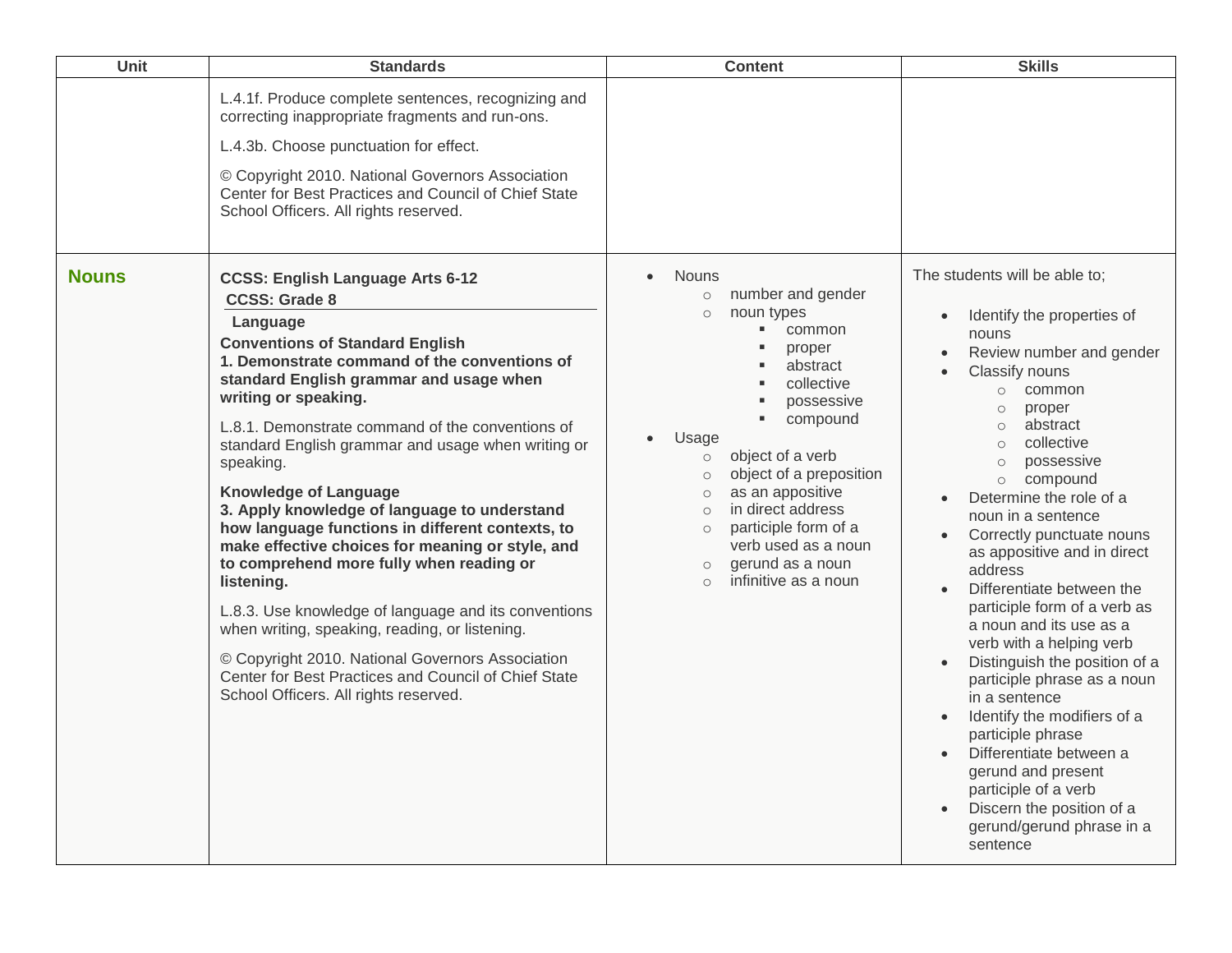| Unit                | <b>Standards</b>                                                                                                                                                                                                                                                                                                                                                                                                                                                                                                     | <b>Content</b>                                                                                                                                                                                                                         | <b>Skills</b>                                                                                                                                                                                                                                                                                                                                                                                             |
|---------------------|----------------------------------------------------------------------------------------------------------------------------------------------------------------------------------------------------------------------------------------------------------------------------------------------------------------------------------------------------------------------------------------------------------------------------------------------------------------------------------------------------------------------|----------------------------------------------------------------------------------------------------------------------------------------------------------------------------------------------------------------------------------------|-----------------------------------------------------------------------------------------------------------------------------------------------------------------------------------------------------------------------------------------------------------------------------------------------------------------------------------------------------------------------------------------------------------|
|                     |                                                                                                                                                                                                                                                                                                                                                                                                                                                                                                                      |                                                                                                                                                                                                                                        | Identify the modifiers of a<br>gerund phrase<br>Recognize an<br>infinitive/infinitive phrase by<br>the word to preceding the<br>verb<br>Identify the position of the<br>infinitive/infinitive phrase in<br>a sentence                                                                                                                                                                                     |
| <b>Conjunctions</b> | <b>CCSS: English Language Arts 6-12</b><br><b>CCSS: Grade 8</b><br>Language<br><b>Conventions of Standard English</b><br>1. Demonstrate command of the conventions of<br>standard English grammar and usage when<br>writing or speaking.<br>L.8.1. Demonstrate command of the conventions of<br>standard English grammar and usage when writing or<br>speaking.<br>© Copyright 2010. National Governors Association<br>Center for Best Practices and Council of Chief State<br>School Officers. All rights reserved. | Coordinating conjunctions<br>Subordinating conjunctions<br>Types of sentences                                                                                                                                                          | The students will be able to:<br>Use conjunctions to create<br>$\bullet$<br>compound and complex<br>sentences<br>Insert a comma to separate<br>the conjunction from the<br>independent clause<br>Identify both subordinate<br>and coordinate conjunctions<br>Use subordinate and<br>coordinate conjunctions in<br>in written and spoken<br>English<br>Use a variety of sentences<br>in a piece of writing |
| <b>Pronouns</b>     | <b>CCSS: English Language Arts 6-12</b><br><b>CCSS: Grade 8</b><br>Language<br><b>Conventions of Standard English</b><br>1. Demonstrate command of the conventions of<br>standard English grammar and usage when<br>writing or speaking.                                                                                                                                                                                                                                                                             | Pronouns<br>personal (number and<br>$\circ$<br>gender)<br>agreement<br>$\cap$<br>antecedents<br>$\circ$<br>intensive/reflexive<br>$\circ$<br>subject<br>$\Omega$<br>objective<br>$\circ$<br>(direct/indirect)<br>possessive<br>$\circ$ | The students will be able to:<br>Identify and use proper<br>$\bullet$<br>pronoun case (subjective-<br>objective-possessive)<br>Use intensive/reflexive<br>pronouns<br>Recognize and correct<br>inappropriate shifts in                                                                                                                                                                                    |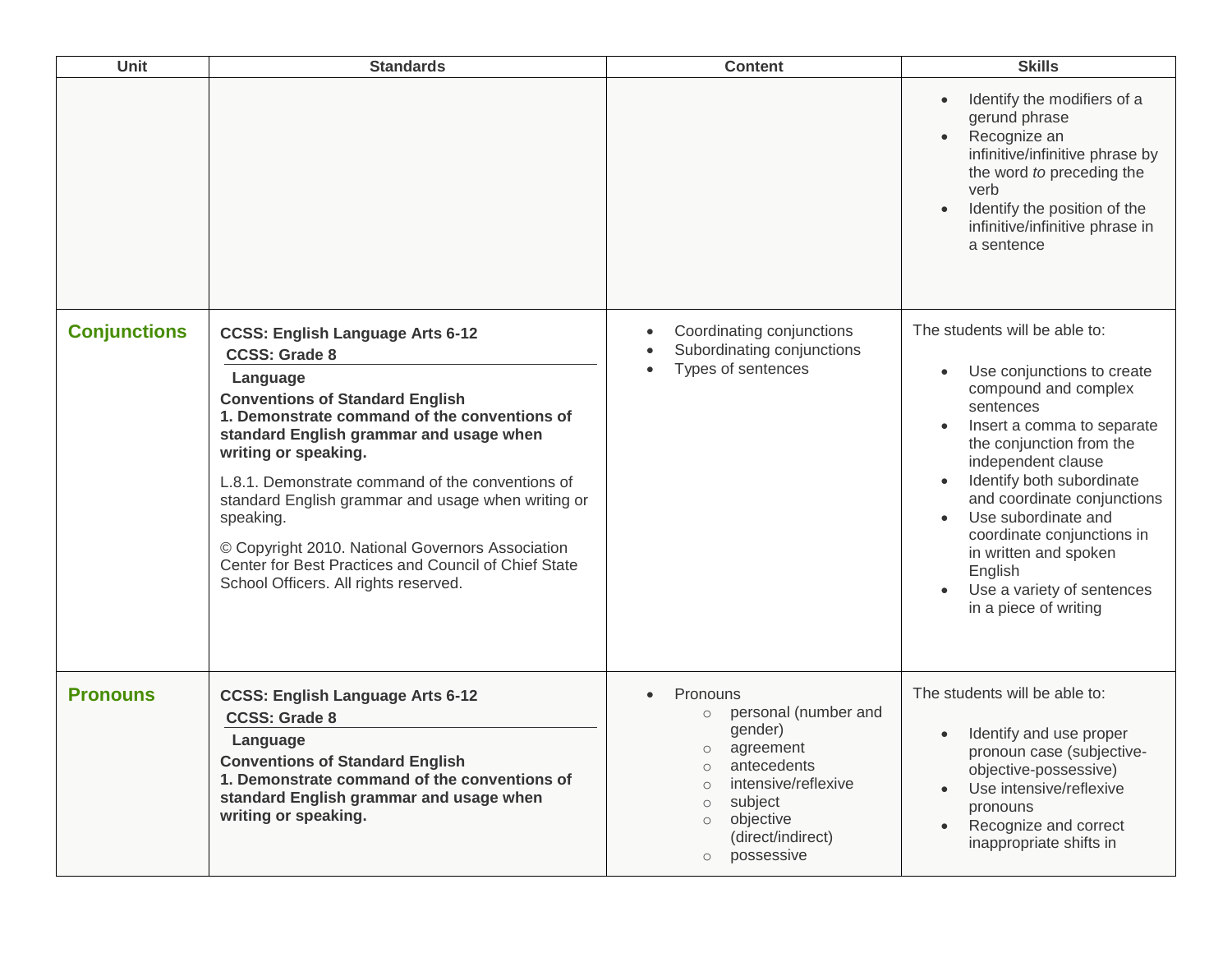| Unit                | <b>Standards</b>                                                                                                                                                                                                                                                                                                                                                                                                                                                                                                                                                                 | <b>Content</b>                                                                                                                                         | <b>Skills</b>                                                                                                                                                                                                                                                                                                                                                                                                            |
|---------------------|----------------------------------------------------------------------------------------------------------------------------------------------------------------------------------------------------------------------------------------------------------------------------------------------------------------------------------------------------------------------------------------------------------------------------------------------------------------------------------------------------------------------------------------------------------------------------------|--------------------------------------------------------------------------------------------------------------------------------------------------------|--------------------------------------------------------------------------------------------------------------------------------------------------------------------------------------------------------------------------------------------------------------------------------------------------------------------------------------------------------------------------------------------------------------------------|
|                     | L.8.1. Demonstrate command of the conventions of<br>standard English grammar and usage when writing or<br>speaking.<br><b>Language Progressive Skills</b><br>L.3.1f. Ensure subject-verb and pronoun-antecedent<br>agreement.<br>L.6.1c. Recognize and correct inappropriate shifts in<br>pronoun number and person.<br>L.6.1d. Recognize and correct vague pronouns (i.e.,<br>ones with unclear or ambiguous antecedents).<br>© Copyright 2010. National Governors Association<br>Center for Best Practices and Council of Chief State<br>School Officers. All rights reserved. | pronouns in<br>$\circ$<br>contractions<br>demonstrative<br>$\circ$<br>interrogative<br>$\circ$<br>indefinite<br>$\circ$<br>double negatives<br>$\circ$ | pronoun number and<br>person<br>Recognize and correct<br>$\bullet$<br>vague pronouns<br>Differentiate among<br>personal, intensive,<br>reflexive, demonstrative,<br>indefinite, relative, and<br>interrogative<br>Determine the difference<br>between reflexive and<br>intensive pronouns<br>Identify the antecedents of<br>reflexive/intensive pronouns<br>and match the pronoun in<br>agreement with the<br>antecedent |
| <b>Prepositions</b> | <b>CCSS: English Language Arts 6-12</b><br><b>CCSS: Grade 8</b><br>Language<br><b>Conventions of Standard English</b><br>1. Demonstrate command of the conventions of<br>standard English grammar and usage when<br>writing or speaking.<br>L.8.1. Demonstrate command of the conventions of<br>standard English grammar and usage when writing or<br>speaking.<br>© Copyright 2010. National Governors Association<br>Center for Best Practices and Council of Chief State<br>School Officers. All rights reserved.                                                             | Prepositions<br>Prepositional phrases<br>adjectival<br>$\circ$<br>adverbial<br>$\circ$<br>Words that can be prepositions<br>and adverbs                | The students will be able to:<br>Recognize that<br>prepositional phrase begin<br>with a preposition and end<br>with a noun or pronoun<br>Identify and label<br>prepositional phrases as<br>adverbs, adjectives, or<br>nouns<br>Correctly relate the phrase<br>to what it modifies<br>Recognize single and multi-<br>word prepositions                                                                                    |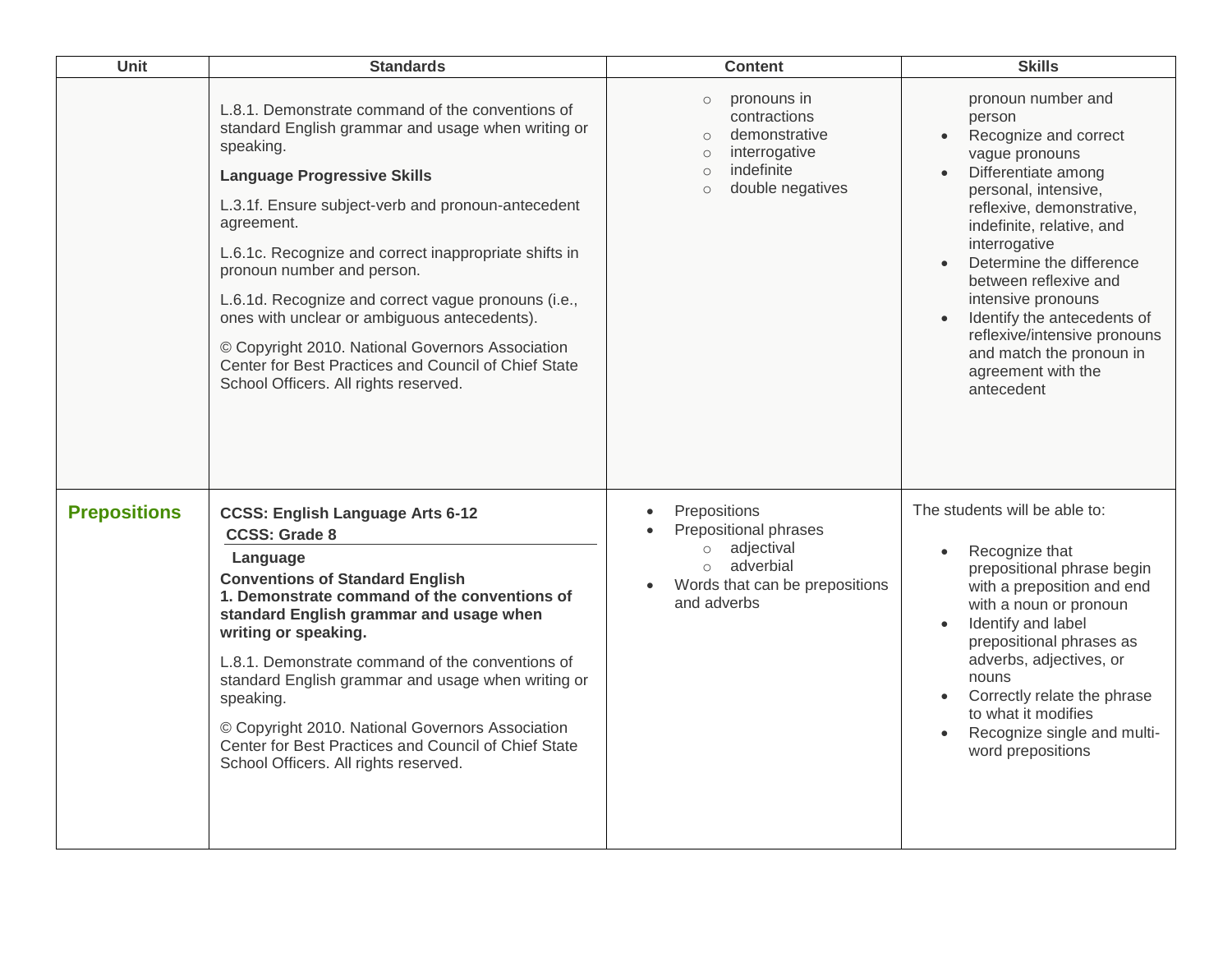| Unit                              | <b>Standards</b>                                                                                                                                                                                                                                                                                                                                                                                                                                                                                                                                                                                                                                                                                                                                                                                                                                                                 | <b>Content</b>                                                                                                                                                                                                                                                                                                                                                                                                                         | <b>Skills</b>                                                                                                                                                                                                                                                                                                                                                                                                                             |
|-----------------------------------|----------------------------------------------------------------------------------------------------------------------------------------------------------------------------------------------------------------------------------------------------------------------------------------------------------------------------------------------------------------------------------------------------------------------------------------------------------------------------------------------------------------------------------------------------------------------------------------------------------------------------------------------------------------------------------------------------------------------------------------------------------------------------------------------------------------------------------------------------------------------------------|----------------------------------------------------------------------------------------------------------------------------------------------------------------------------------------------------------------------------------------------------------------------------------------------------------------------------------------------------------------------------------------------------------------------------------------|-------------------------------------------------------------------------------------------------------------------------------------------------------------------------------------------------------------------------------------------------------------------------------------------------------------------------------------------------------------------------------------------------------------------------------------------|
| <b>Adjectives</b>                 | <b>CCSS: English Language Arts 6-12</b><br><b>CCSS: Grade 8</b><br>Language<br><b>Conventions of Standard English</b><br>1. Demonstrate command of the conventions of<br>standard English grammar and usage when<br>writing or speaking.<br>L.8.1. Demonstrate command of the conventions of<br>standard English grammar and usage when writing or<br>speaking.<br><b>Knowledge of Language</b><br>3. Apply knowledge of language to understand<br>how language functions in different contexts, to<br>make effective choices for meaning or style, and<br>to comprehend more fully when reading or<br>listening.<br>L.8.3. Use knowledge of language and its conventions<br>when writing, speaking, reading, or listening.<br>© Copyright 2010. National Governors Association<br>Center for Best Practices and Council of Chief State<br>School Officers. All rights reserved. | Definite and Indefinite articles<br>$\bullet$<br>Numerical adjectives (definite<br>and indefinite)<br>Adjectives as subject<br>complements<br><b>Comparative and Superlative</b><br>Adjectives<br><b>Demonstrative Adjectives</b><br>$\bullet$<br>Interrogative Adjectives<br>$\bullet$<br><b>Indefinite Adjectives</b><br>$\bullet$<br>Proper adjectives<br>$\bullet$<br>Participle as an adjective<br>$\bullet$                      | The students will be able to:<br>Identify adjective and the<br>noun it modifies<br>Classify types of adjectives<br>used<br>Discover the different uses<br>$\bullet$<br>of adjectives<br>Use adjectives effectively in<br>writing<br>Discern when the participle<br>$\bullet$<br>form of a verb is acting as<br>an adjective<br>Locate the word that the<br>participle modifies<br>Add participle phrases to<br>written and spoken English |
| <b>Punctuating</b><br>with Commas | <b>CCSS: English Language Arts 6-12</b><br><b>CCSS: Grade 8</b><br>Language<br><b>Conventions of Standard English</b><br>1. Demonstrate command of the conventions of<br>standard English grammar and usage when<br>writing or speaking.<br>L.8.1. Demonstrate command of the conventions of<br>standard English grammar and usage when writing or<br>speaking.<br>2. Demonstrate command of the conventions of<br>standard English capitalization, punctuation, and<br>spelling when writing.                                                                                                                                                                                                                                                                                                                                                                                   | Commas in a series (including<br>$\bullet$<br>the Oxford comma)<br>Commas in a friendly letter<br>$\bullet$<br>Commas in an address<br>$\bullet$<br>Commas in dates<br>$\bullet$<br>Comma before conjunction in<br>compound sentences<br>Comma in the title of a person<br>$\bullet$<br>Comma to separate speaker<br>tag from written dialogue<br>Comma to set off a direct<br>quotations<br>Commas in appositive phrases<br>$\bullet$ | The students will be able to:<br>Review commas in a series,<br>$\bullet$<br>a friendly letter, an address,<br>dates, and before<br>conjunctions in compound<br>sentences<br>Use a comma in the title of<br>a person<br>Use a comma to separate<br>speaker tag from written<br>dialogue<br>Use a comma to set off a<br>direct quotations                                                                                                   |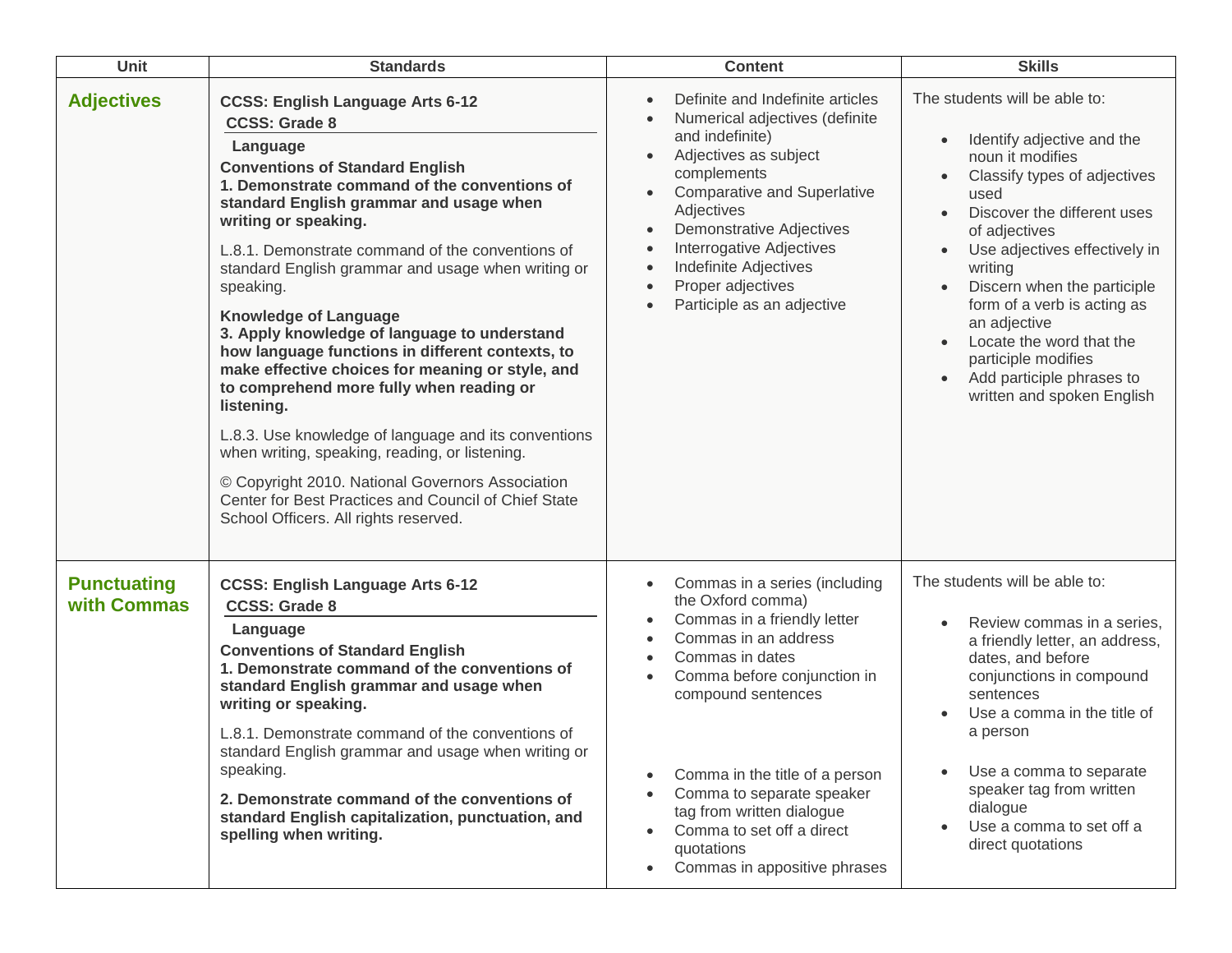| <b>Unit</b>  | <b>Standards</b>                                                                                                                                                                                                                                                                                                                                                                                                                                                                                                                                                                                                                                                                                          | <b>Content</b>                                                                                                                                                                                                                                                                                                                                                                                                                                                         | <b>Skills</b>                                                                                                                                                                                                                                                                                                                                                                                                                                                                                                             |
|--------------|-----------------------------------------------------------------------------------------------------------------------------------------------------------------------------------------------------------------------------------------------------------------------------------------------------------------------------------------------------------------------------------------------------------------------------------------------------------------------------------------------------------------------------------------------------------------------------------------------------------------------------------------------------------------------------------------------------------|------------------------------------------------------------------------------------------------------------------------------------------------------------------------------------------------------------------------------------------------------------------------------------------------------------------------------------------------------------------------------------------------------------------------------------------------------------------------|---------------------------------------------------------------------------------------------------------------------------------------------------------------------------------------------------------------------------------------------------------------------------------------------------------------------------------------------------------------------------------------------------------------------------------------------------------------------------------------------------------------------------|
|              | L.8.2. Demonstrate command of the conventions of<br>standard English capitalization, punctuation, and<br>spelling when writing.<br>L.8.2a. Use punctuation (comma, ellipsis, dash) to<br>indicate a pause or break.<br><b>Language Progressive Skills</b><br>L.6.2a. Use punctuation (commas, parentheses,<br>dashes) to set off nonrestrictive/parenthetical<br>elements.<br>© Copyright 2010. National Governors Association<br>Center for Best Practices and Council of Chief State<br>School Officers. All rights reserved.                                                                                                                                                                           | Comma following an<br>introductory word or phrase<br>Commas to set off a<br>nonrestrictive clause or phrase<br>Commas to separate<br>$\bullet$<br>subordinate clauses at the<br>beginning of a sentence<br>Commas to separate 2 equal<br>adjectives<br>Comma to separate too when<br>it means also                                                                                                                                                                     | Use commas in appositive<br>phrases<br>Use a comma following and<br>introductory word or phrase<br>Use commas to set off an<br>nonrestrictive clause or<br>phrase<br>Use commas to separate<br>subordinate clauses at the<br>beginning of a sentence<br>Use commas to separate 2<br>equal adjectives<br>Use commas to separate<br>contrasting elements at the<br>end of a sentence<br>Use a comma to separate<br>too when it means also                                                                                   |
| <b>Verbs</b> | <b>CCSS: English Language Arts 6-12</b><br><b>CCSS: Grade 8</b><br>Language<br><b>Conventions of Standard English</b><br>1. Demonstrate command of the conventions of<br>standard English grammar and usage when<br>writing or speaking.<br>L.8.1b. Form and use verbs in the active and passive<br>voice.<br>L.8.1c. Form and use verbs in the indicative,<br>imperative, interrogative, conditional, and subjunctive<br>mood.<br>L.8.1d. Recognize and correct inappropriate shifts in<br>verb voice and mood.*<br><b>Knowledge of Language</b><br>3. Apply knowledge of language to understand<br>how language functions in different contexts, to<br>make effective choices for meaning or style, and | Types of verbs<br>action<br>$\circ$<br>helping (auxiliary)<br>$\circ$<br>linking and being<br>$\circ$<br>(auxiliary)<br>irregular<br>$\circ$<br>Verb tense<br>present<br>$\circ$<br>past<br>$\circ$<br>future<br>$\circ$<br>progressive<br>$\circ$<br>perfect<br>$\circ$<br>Transitive and intransitive<br>Principle parts of verbs<br>o present<br>past<br>present participle<br>$\circ$<br>past participle<br>$\circ$<br>Subject-verb agreement<br>Troublesome verbs | The students will be able to:<br>Determine whether verbs<br>are transitive or intransitive<br>Utilize the correct subject-<br>verb agreement<br>Conjugate verbs in simple<br>and compound tenses<br>Conjugate verbs in active<br>and passive voice<br>Apply tense to written work<br>Recognize the three<br>different types of verbs<br>Apply the correct type of<br>verb in writing<br>Use context clue to<br>distinguish between<br>troublesome verbs (i.e. lie<br>vs. lay)<br>Apply correct usage of<br>irregular verb |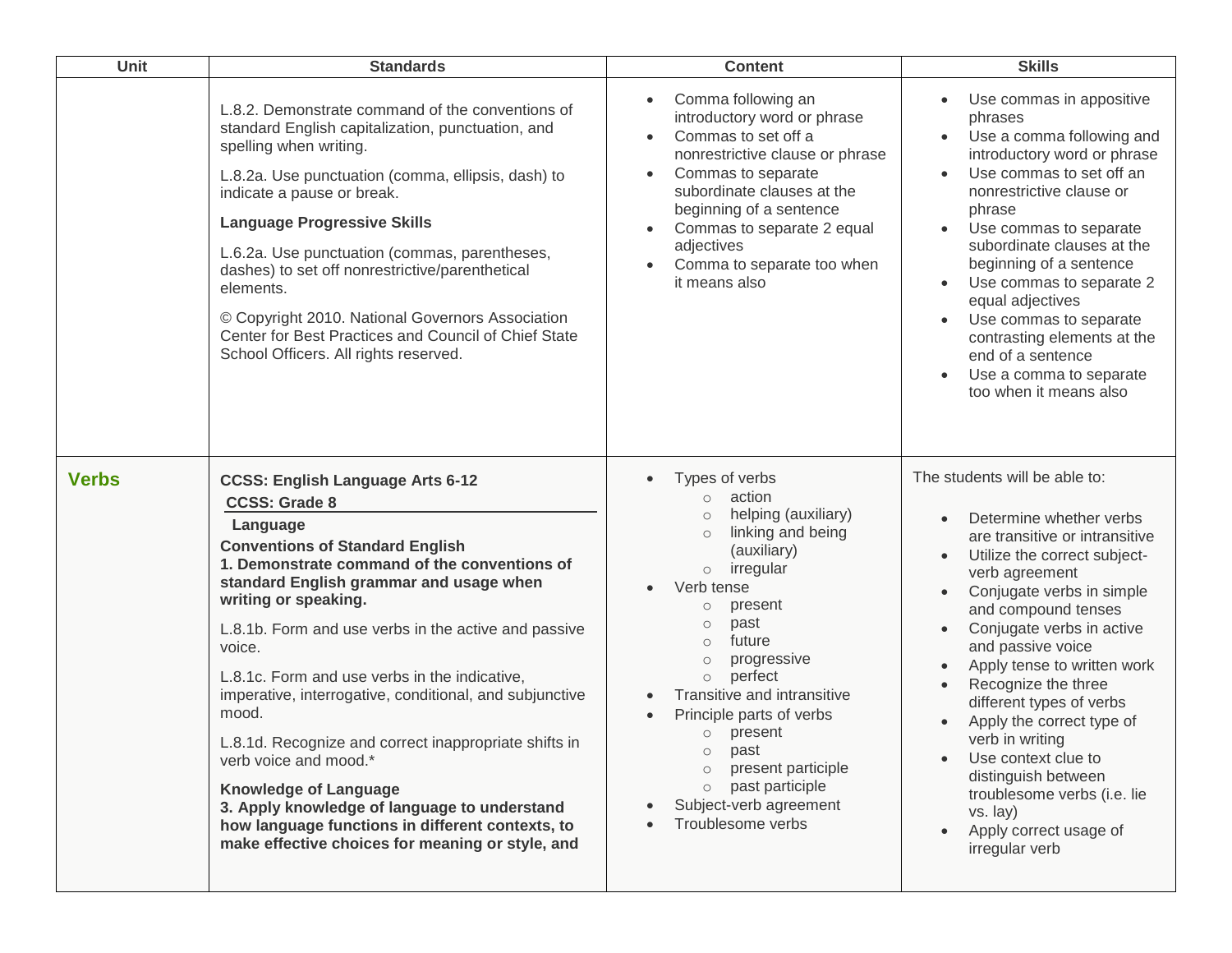| <b>Unit</b>    | <b>Standards</b>                                                                                                                                                                                                                                                                                                                                                                                                                                                                                                                                                                                                                                                                                                                                                                                                          | <b>Content</b>                                                                                                                                                                                                                                                                                               | <b>Skills</b>                                                                                                                                                                                                                                                                                                                                                                                                                                                                                                                     |
|----------------|---------------------------------------------------------------------------------------------------------------------------------------------------------------------------------------------------------------------------------------------------------------------------------------------------------------------------------------------------------------------------------------------------------------------------------------------------------------------------------------------------------------------------------------------------------------------------------------------------------------------------------------------------------------------------------------------------------------------------------------------------------------------------------------------------------------------------|--------------------------------------------------------------------------------------------------------------------------------------------------------------------------------------------------------------------------------------------------------------------------------------------------------------|-----------------------------------------------------------------------------------------------------------------------------------------------------------------------------------------------------------------------------------------------------------------------------------------------------------------------------------------------------------------------------------------------------------------------------------------------------------------------------------------------------------------------------------|
|                | to comprehend more fully when reading or<br>listening.<br>L.8.3a. Use verbs in the active and passive voice and<br>in the conditional and subjunctive mood to achieve<br>particular effects (e.g., emphasizing the actor or the<br>action; expressing uncertainty or describing a state<br>contrary to fact).<br><b>Language Progressive Skills</b><br>L.3.1f. Ensure subject-verb and pronoun-antecedent<br>agreement.<br>L.5.1d. Recognize and correct inappropriate shifts in<br>verb tense.<br>© Copyright 2010. National Governors Association<br>Center for Best Practices and Council of Chief State<br>School Officers. All rights reserved.                                                                                                                                                                      |                                                                                                                                                                                                                                                                                                              |                                                                                                                                                                                                                                                                                                                                                                                                                                                                                                                                   |
| <b>Adverbs</b> | <b>CCSS: English Language Arts 6-12</b><br><b>CCSS: Grade 8</b><br>Language<br><b>Conventions of Standard English</b><br>1. Demonstrate command of the conventions of<br>standard English grammar and usage when<br>writing or speaking.<br>L.8.1. Demonstrate command of the conventions of<br>standard English grammar and usage when writing or<br>speaking.<br>2. Demonstrate command of the conventions of<br>standard English capitalization, punctuation, and<br>spelling when writing.<br>L.8.2. Demonstrate command of the conventions of<br>standard English capitalization, punctuation, and<br>spelling when writing.<br><b>Knowledge of Language</b><br>3. Apply knowledge of language to understand<br>how language functions in different contexts, to<br>make effective choices for meaning or style, and | Adverbs<br>as modifier of verbs<br>$\circ$<br>as modifiers of<br>$\bigcirc$<br>adverbs and<br>adjectives<br>used for negation<br>$\circ$<br>time<br>$\circ$<br>place<br>$\circ$<br>manner<br>$\circ$<br>degree<br>$\circ$<br>Words that can be adverbs or<br>prepositions<br>Infinitive phrase as a modifier | The students will be able to:<br>Recognize that adverbs<br>modify verbs<br>Recognize and identify<br>adverbs of negation, time,<br>place, manner, and degree<br>Determine, from context,<br>words that can be either<br>adverbs or prepositions<br>Review the use of -ly as the<br>predominate suffix that<br>indicates an adverb<br>Review comparative and<br>superlative forms of<br>adverbs<br>Determine that the infinitive<br>and its phrase can be used<br>as an adverb to modify an<br>adjective or predicate<br>adjective |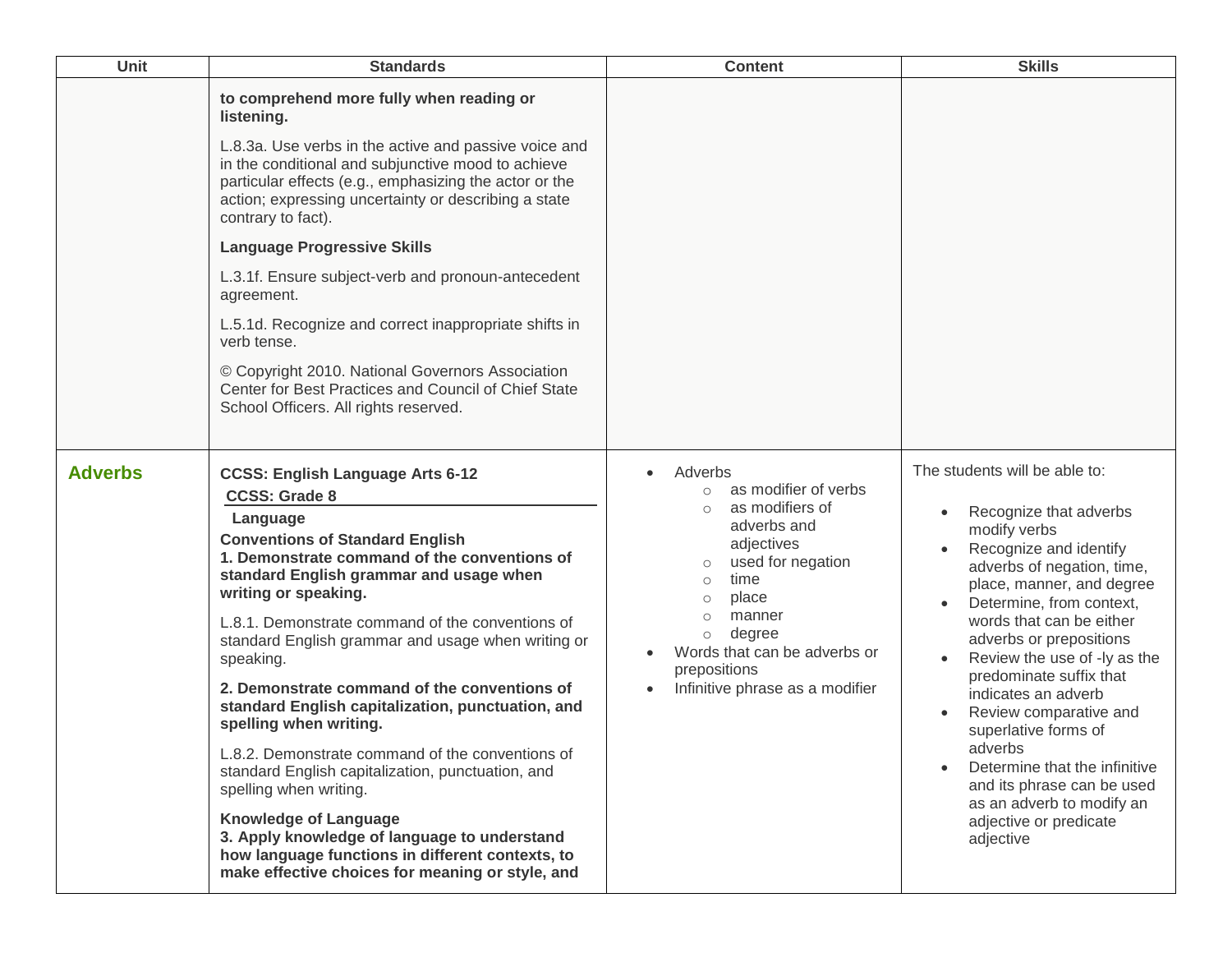| <b>Unit</b>                           | <b>Standards</b>                                                                                                                                                                                                                                                                                                                                                                                                                                                                                                                                                                                                                                                                                                                                                                                                                                                                                                                                                                                                                                                 | <b>Content</b>                                                                   | <b>Skills</b>                                                                                                                                                                |
|---------------------------------------|------------------------------------------------------------------------------------------------------------------------------------------------------------------------------------------------------------------------------------------------------------------------------------------------------------------------------------------------------------------------------------------------------------------------------------------------------------------------------------------------------------------------------------------------------------------------------------------------------------------------------------------------------------------------------------------------------------------------------------------------------------------------------------------------------------------------------------------------------------------------------------------------------------------------------------------------------------------------------------------------------------------------------------------------------------------|----------------------------------------------------------------------------------|------------------------------------------------------------------------------------------------------------------------------------------------------------------------------|
|                                       | to comprehend more fully when reading or<br>listening.<br>L.8.3. Use knowledge of language and its conventions<br>when writing, speaking, reading, or listening.<br>© Copyright 2010. National Governors Association<br>Center for Best Practices and Council of Chief State<br>School Officers. All rights reserved.                                                                                                                                                                                                                                                                                                                                                                                                                                                                                                                                                                                                                                                                                                                                            |                                                                                  |                                                                                                                                                                              |
| <b>Interjections</b>                  | <b>CCSS: English Language Arts 6-12</b><br><b>CCSS: Grade 8</b><br>Language<br><b>Conventions of Standard English</b><br>1. Demonstrate command of the conventions of<br>standard English grammar and usage when<br>writing or speaking.<br>L.8.1. Demonstrate command of the conventions of<br>standard English grammar and usage when writing or<br>speaking.<br><b>Vocabulary Acquisition and Use</b><br>4. Determine or clarify the meaning of unknown<br>and multiple-meaning words and phrases by<br>using context clues, analyzing meaningful word<br>parts, and consulting general and specialized<br>reference materials, as appropriate.<br>L.8.4c. Consult general and specialized reference<br>materials (e.g., dictionaries, glossaries, thesauruses),<br>both print and digital, to find the pronunciation of a<br>word or determine or clarify its precise meaning or its<br>part of speech.<br>© Copyright 2010. National Governors Association<br>Center for Best Practices and Council of Chief State<br>School Officers. All rights reserved. | Interjections<br>$\bullet$                                                       | The students will be able to:<br>Identify interjections<br>Correctly use interjections<br>Punctuate interjections<br>correctly<br>Use interjections to help<br>improve voice |
| <b>Punctuating</b><br><b>Dialogue</b> | <b>CCSS: English Language Arts 6-12</b><br><b>CCSS: Grade 8</b>                                                                                                                                                                                                                                                                                                                                                                                                                                                                                                                                                                                                                                                                                                                                                                                                                                                                                                                                                                                                  | Speaker tag vs. dialogue<br>$\bullet$<br>Correct punctuation<br>Divided dialogue | The students will be able to:                                                                                                                                                |